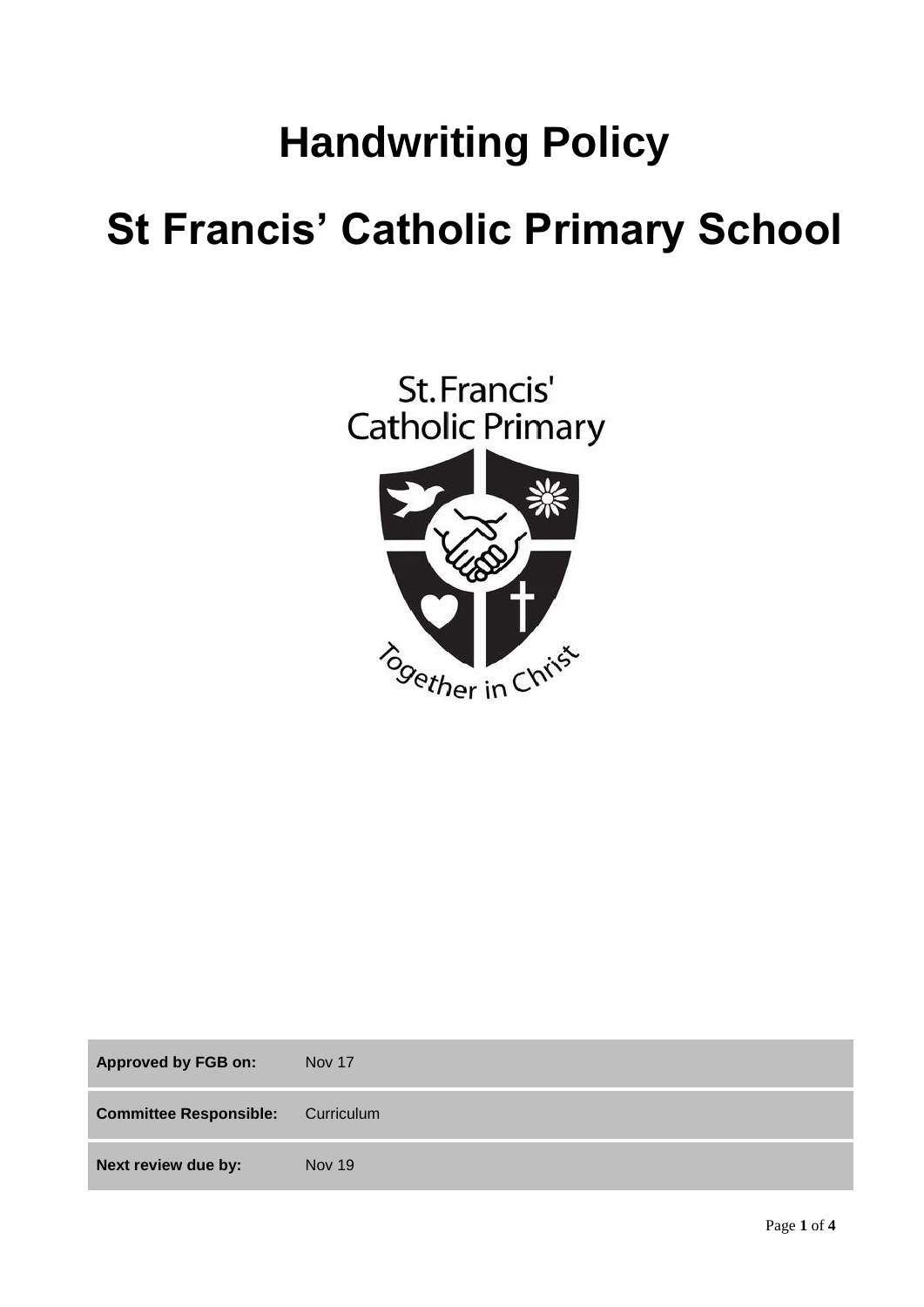### **Handwriting Policy**

#### **Rationale**

"Handwriting serves writing. The prime, functional importance of handwriting is to convey legibly, the writer's message to the reader." (Cripps and Fox, 1989) Cursive handwriting teaches children to join letters and words as a series of flowing movements and patterns.

#### **Cursive handwriting helps:**

- To minimise confusion for the child as every letter starts on the line with an entry stroke and leads out with an exit stroke
- Form spacing between words as the child develops whole
- word awareness
- Develop a child's visual memory
- Develop a child's physical hand-eye co-ordination

#### **Aims**

- To develop clear, concise and legible handwriting
- To ensure that the physical skills of handwriting are taught correctly from the outset
- To help children recognise that handwriting as a life-long skill
- To help children recognise that handwriting is a form of communication and, as such, should be considered important in order for it to be effective
- To give the child the opportunity to master the skills of a joined hand, before the desire to communicate in writing reaches its full momentum
- To assist the child in the acquisition of differing spelling strategies

#### **Guidelines**

- Children will be taught joined up handwriting from the outset following the North Somerset guidelines which support the National Curriculum requirements
- The teaching strategies for most children are as follows:
- 1. Pre-writing patterns and activities, which build on the child's natural free-flowing scribble in order to develop pencil control
- 2. The development of individual letter formation with correct orientation and using exit ligatures to aid future joining of letter strings
- 3. The use of letter patterns that are linked to word families appropriate to the age/stage of development of the child
- 4. The development of a flowing joined handwriting style
- Children will participate in weekly whole class practise sessions led by the teacher and modelled on the board
- Sessions will last between 20-30 minutes
- Children will record their handwriting practise in their handwriting books; each piece of work will be dated
- Children will apply their handwriting skills across the whole curriculum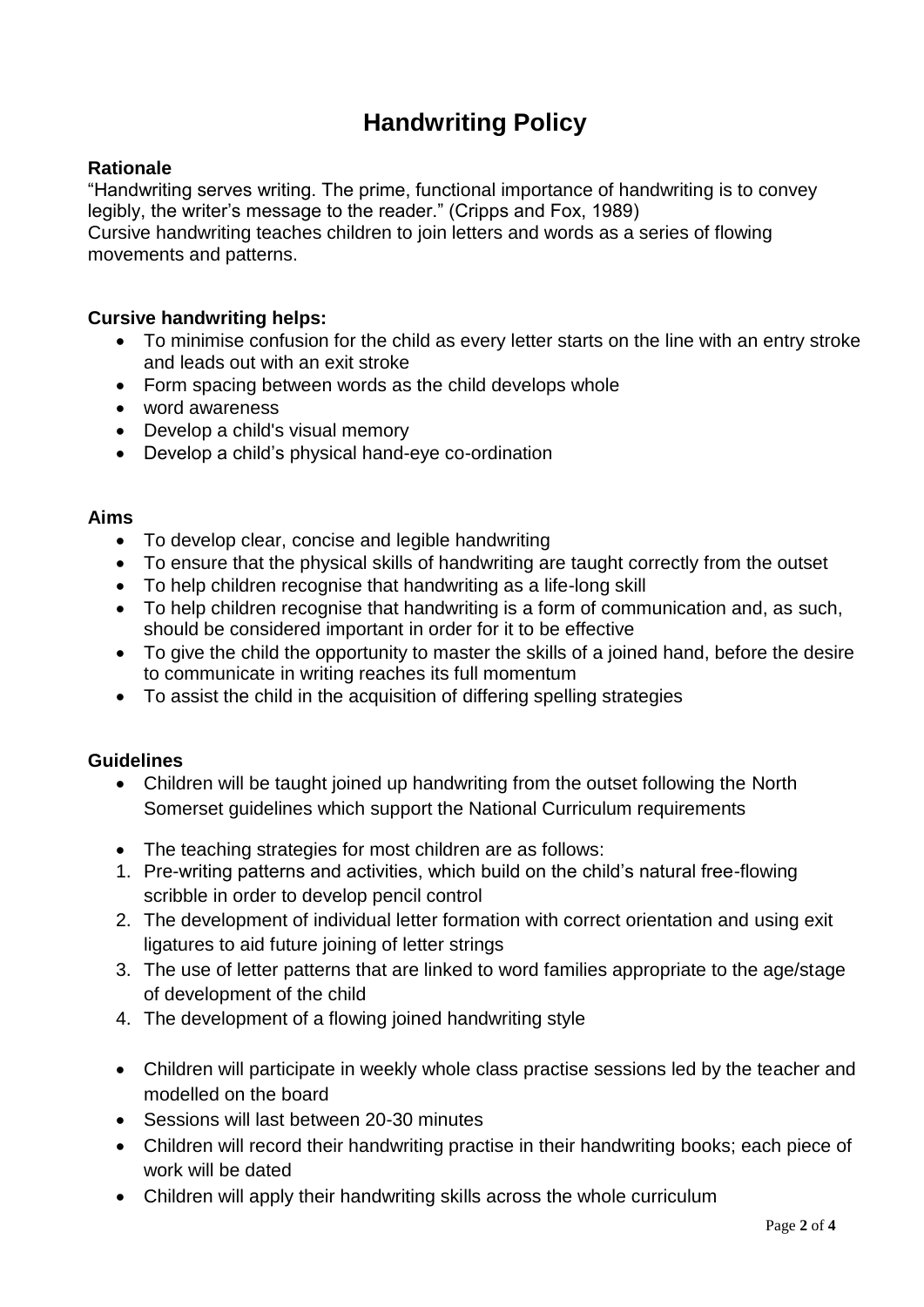- Ensure left handed children are able to write as freely and legibly as right handed children
- At all times and at all stages the children will be encouraged to:
- 1. Use a correct pencil grip which is firm but relaxed
- 2. Use a correct writing posture
- 3. Position their paper to suit either right or left handed children in order, to find a comfortable writing position
- 4. Explore a range of writing tools in order to choose the correct tools for the correct form of writing

#### **Development of learning and teaching handwriting through our school**

#### **Reception**

- On entry, Reception children will be involved in a variety of activities to develop essential pre-writing skills in line with the Early Learning Goals of the Foundation Stage.
- -Throughout the reception year, opportunities to practise fine and gross motor skills will be provided for all children:
- Children will introduced to actual letter formation in conjunction with the introduction of phonic skills. Sounds are closely linked with handwriting patterns.
- Practise of particular high frequency words helps to develop good visual and writing habits: e.g. 'the', 'and'.
- By the end of the Reception Year, all children will have been introduced to the correct formation of all letters of the alphabet

#### **Year 1**

- In Year 1 the skills acquired in the Foundation Stage will be continued, consolidating correct formation, concentration and accurate precision work
- All children write in pencil
- Spellings are closely linked with handwriting activities which assist the children with phonic skills required for successful reading and writing
- Pupils will continue to practise forming individual letters appropriately and accurately

#### **Year 2**

- Children will learn all handwriting joins
- By the end of the year, all children will have had opportunities to practice joining handwriting and this is encouraged in all work

#### **Years 3-6**

- The Cursive style continues to develop
- Phonic, spelling and awareness of grammar are all taught through handwriting practice
- Older children will be encouraged to develop their own writing style which maintains fluency and correct letter formation
- Older children will practice speed writing that will help them to think quickly and remember spellings
- Ink pen will be used for writing on display